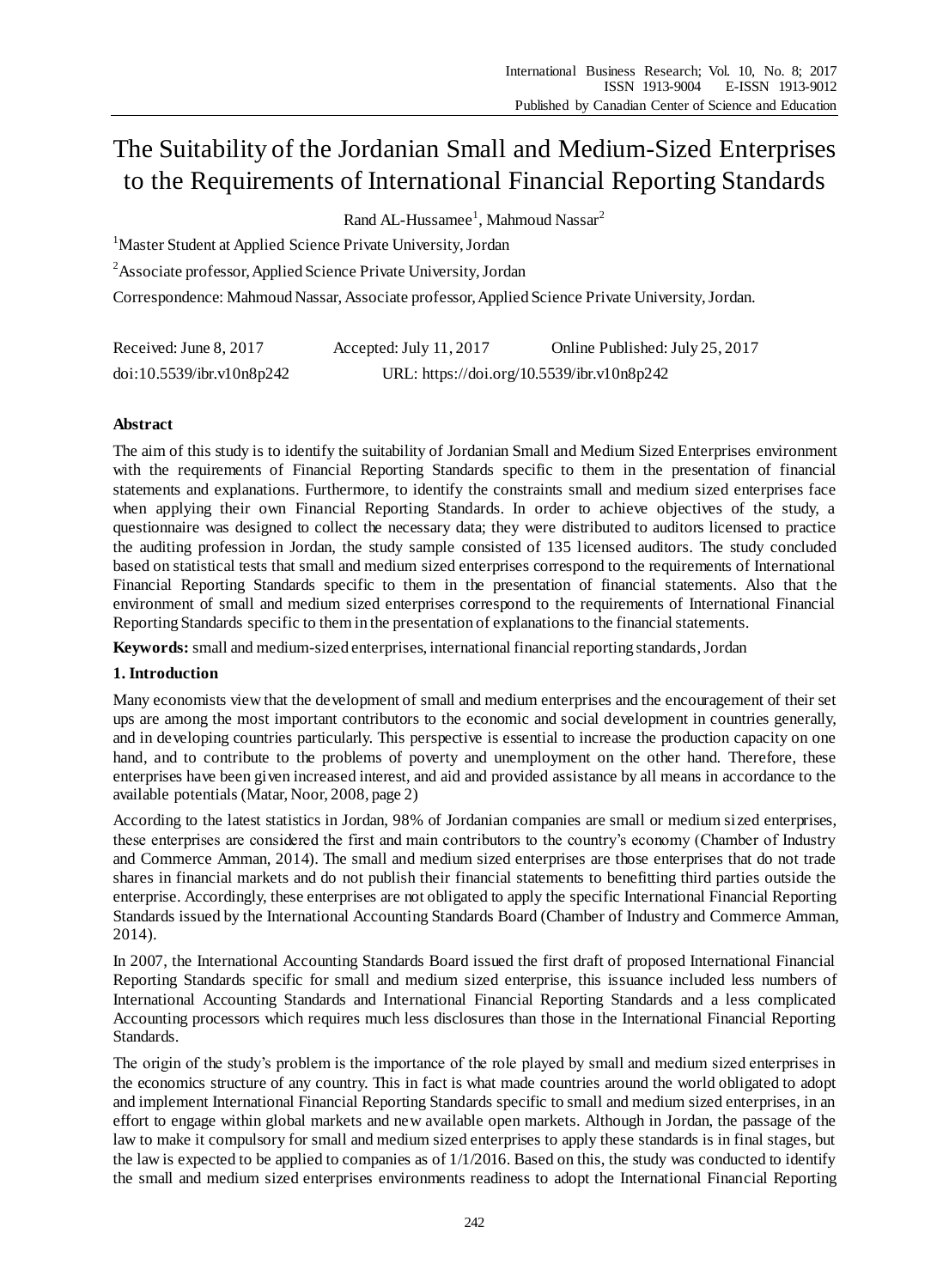Standards specific to them. The main study's problem can be represented by the following question: What is the degree of suitability of the small and medium sized enterprises environment to the requirements of the International Financial Reporting Standards specific to them? The research problem can be represented accurately by answering the following questions:

- 1- To what extent do small and medium sized enterprises environment correspond to the content of the International Financial Reporting Standards specific to them?
- 2- To what extents do the differences between the International Financial Reporting Standards and the International Financial Reporting Standards specified to small and medium sized enterprises affect the level of standards applications?
- 3- What are the main obstacles small and medium sized enterprises in Jordan face which limit their ability to apply the International Financial Reporting Standards specified to them?
- 4- Are the small and medium sized enterprises ready to adopt the International Financial Reporting Standards specified to them?

## **2. Conceptual Framework**

Maingot and Daniel, 2006 study aimed to find out the main reasons to why accountants prepare the financial statements of small companies in Canada, to make sure of the accountants views around the weaknesses or the burdens that can determine the financial statements for small businesses. Also to gain suggestions from accountants on how to reduce the burden of the preparation of financial statements for small businesses. The study reached the following conclusions: 1) the main purposes of the preparation of financial statements is firstly for taxing purposes, secondly for banking purposes and thirdly for performance evaluation. 2) The weaknesses in the current system of financial reporting is represented by it taking a vast amount of time, very complicated, expensive and inappropriate to conduct.

Then Scheibel, 2007 study aimed to analyse the trends and mechanisms followed by the International Accounting Standards Board during the preparation of the draft of the International Accounting Standards for small and medium sized enterprises. In addition to questioning if those mechanisms were built on a solid base and within correct methodology. Of the most important findings of the study: 1) the specific drafted standards for small and medium sized enterprises lack many important aspects such as: the definition of small and medium sized enterprises, the definition of the external users of those enterprises statements. Where the preparation of the statements in accordance to the standards does not explain how it is beneficiary to external users. 2) The International Accounting Standards Board has not gathered enough views on the subjects and especially from developing countries, causing a despising information gap. 3) The International Accounting Standards Board could not analyse the needs of external users, especially from an international perspective. The study recommends that the International Accounting Standards Board conduct deeper analytical studies on the surrounding environment before the issuing and finalisation of the standards.

Lunge, Caraian & Dascalu, 2007 study aimed to re-examine and analyse previous literature and studies that discussed small and medium sized enterprises, based on a survey conducted by the International Accounting Standards Board, and the impact of these new standards on professional organisations. The study found that the Financial Reporting preparation Standards must meet the needs of users, however small and medium sized enterprises standards remain undefined though these standards include a large number of enterprises that welcome commitment especially with the expected benefits of those whom apply them. Therefore, what inhibits these enterprises on the application of these standards is the complexity and over detailed standards that require much effort to understand.

The study of Popa, Nistor & Deaconu, 2009 aimed to analysing the needs of owners of small and medium sized enterprises. Moreover, to analyse the impact of their needs on the financial statements issued by these enterprises and on the conceptual framework, the measurement and recognition criteria, and the identification of the enterprises stakeholders. The enterprises revealed that they prepare the financial statements in accordance to the owner's suitability, taking into account the cost and benefit balance.

Albu, C.N & Albu, N, 2010 study's purpose was to discuss cases related to the implementation of International Standards for small and medium sized enterprises in the Romanian environment. The researchers conducted an exploratory study on this subject, they reached to a conclusion that it is inevitable that the local applied standards can ever be as such quality as the International Accounting Standards, however between countries there are possible differences in the application of these standards due to a difference in previous accounting background. There are a number of opinions around the application of these standards, that it will affect the accounting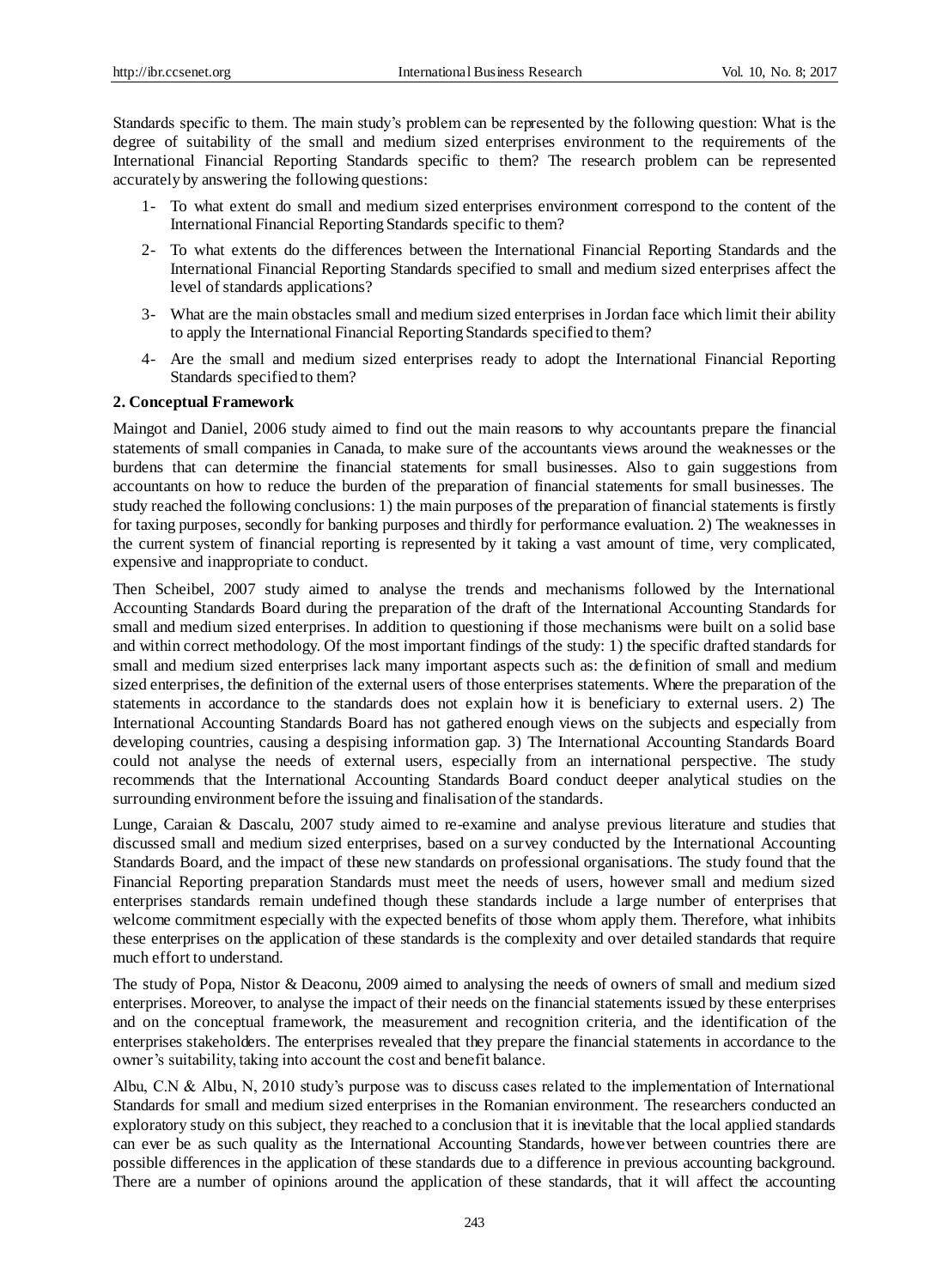education and professionals, but in the researchers opinion these problems are solvable by increasing the quality of teaching and continuous professional training.

Followed by the study of Gerogovich, 2011 in which aimed to reveal financial reporting standards and content. The study adopted a method of comparing the Canadian accounting standards in reporting with the International Financial Reporting Standards. The results of the study show that the difference between the generally accepted accounting standards in Canada and the International Financial Reporting Standards will have an impact on the identification and reporting of income tax expense, deferred asset tax and debt. Moreover, the Canadian accounting standards will be replaced by the International Standards applied in more than 100 countries worldwide.

## **3. Research Methodology**

## *3.1 Sample Study Population*

The study's population is consisted by all licensed auditors to practice the auditing profession in Jordan at the end of 2014, in accordance to the Society of Chartered Accountants records totalling 430 auditors. The study sample will be limited to a simple random sample consisting of 30% of the overall study population.

#### *3.2 Study Tool*

The study tool is represented by a questionnaire designed around the concept of 'the suitability of Jordanian small and medium sized enterprises environment to the requirements of the International Financial Reporting Standards specific to them'. The study's questionnaires design adopted the quintet Likert scale in order to obtain the necessary data required for the study. The questionnaire was distributed to auditors whom are licensed to practice the audit profession in Jordan, in order to identify the answers of the individuals of the sample.

## **4. Statistical Analysis**

#### *4.1 Descriptive Statistics of the Study and Variables*

This part of the study displays the descriptive analysis of the variables of the study as follows:

The questionnaire was distributed to (152) stakeholders, the questionnaires returned (143) in which (8) were excluded for being invalid for statistical analysis purposes, the final study sample was represented by (135) questionnaires, and represented (89%) of the study sample. Table (1) explains the demographic distribution of the study sample:

| <b>ITEM</b>                                                                                                    | <b>REPEAT</b>  | PERCENTAGE |
|----------------------------------------------------------------------------------------------------------------|----------------|------------|
| Gender<br>1.                                                                                                   |                |            |
| Male                                                                                                           | 112            | 82.9%      |
| Female                                                                                                         | 23             | 17.1%      |
| Do you work in one of the Big Four Audit Firms?<br>2.                                                          |                |            |
| Yes                                                                                                            | 23             | 17.1%      |
| No                                                                                                             | 112            | 82.9%      |
| <b>Academic Qualification</b><br>3.                                                                            |                |            |
| Diploma                                                                                                        | $\overline{0}$ | 0%         |
| Bachelor's Degree                                                                                              | 99             | 73.3%      |
| Master Degree                                                                                                  | 27             | 20%        |
| PhD Degree                                                                                                     | 9              | 6.7%       |
| Speciality Field<br>4.                                                                                         |                |            |
| Accounting                                                                                                     | 114            | 84.4%      |
| Finance and Banking                                                                                            | 21             | 15.6%      |
| Economics                                                                                                      | $\theta$       | 0%         |
| Other                                                                                                          | $\theta$       | $0\%$      |
| Years of experience in Audit<br>5.                                                                             |                |            |
| Less than 5 years                                                                                              | 7              | 5.2%       |
| Between 6 - 10 years                                                                                           | 56             | 41.5%      |
| Between $11 - 15$ years                                                                                        | 49             | 36.3%      |
| More than 15 years                                                                                             | 23             | 17%        |
| Degree of familiarity with the International Accounting Standards for Small and Medium sized enterprises<br>6. |                |            |
| Excellent                                                                                                      | 107            | 79.3%      |
| Very good                                                                                                      | 28             | 20.7%      |
| Good                                                                                                           | $\theta$       | 0%         |
| None                                                                                                           | $\Omega$       | 0%         |
| <b>TOTAL</b>                                                                                                   | 135            | 100%       |

Table 1. The Distribution of the Study Sample

It is noted by table 1 that a large part of the study sample acquire adequate experience and academic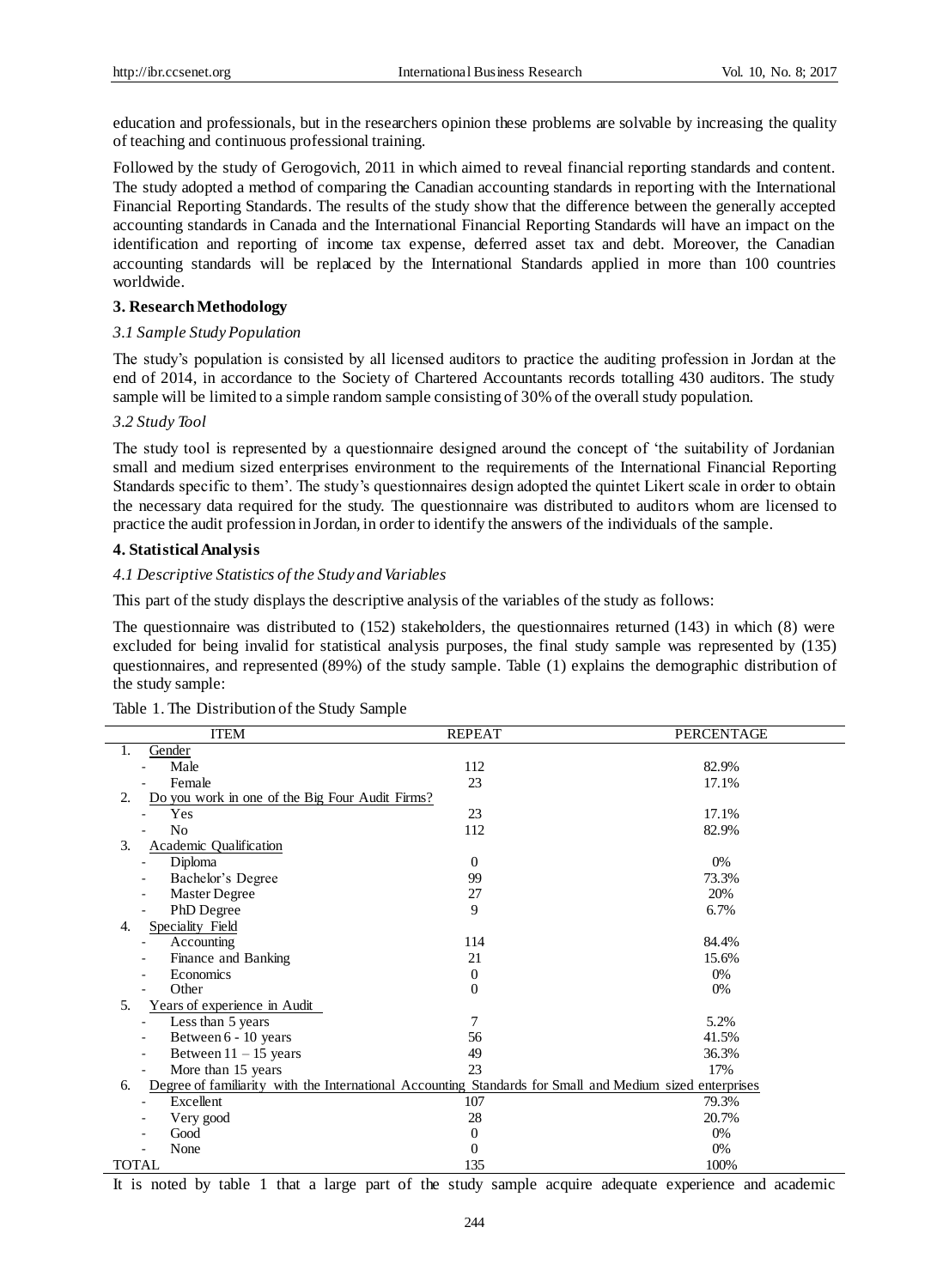qualifications. Where the percentage of whom has experience of more than five years accounted for 94.8% of the respondents, moreover the percentage of bachelors, masters and PhD holders accounted to 100% of the study sample, these results led to an increased stability of the questionnaire.

# **5. Descriptive Analysis**

The following is a presentation of the study's results by answering the study questions and in which explain whether the business environment for small and medium sized enterprises corresponds to the requirements of the International Financial Reporting Standards specified to them.

Table 2. Descriptive Analysis for the first hypothesis regarding the extent of which Jordanian SMEs environment is compatible to the requirements of the International Financial Reporting Standards specific to them in the Presentation of their Financial Statements

| Degree of compatibility between the environment of Jordanian small and medium              | Mean | <b>S-Deviation</b> |
|--------------------------------------------------------------------------------------------|------|--------------------|
| sized enterprises (SME) and the requirements of IFRS specific to them in the               |      |                    |
| presentation of their Financial Statements.                                                |      |                    |
| The Jordanian SME environment is compatible to the commitment of the principle of          | 4.04 | 1.11               |
| caution in the presentation of financial statements.                                       |      |                    |
| The Jordanian SME environment is compatible to the proper presentation of financial        | 4.10 | 0.84               |
| statements.                                                                                |      |                    |
| The Jordanian SME environment is consistent to representing the information present it     | 4.17 | 0.94               |
| their financial statements with the validity of financial operations and events presented. |      |                    |
| The Jordanian SME environment is consistent to present financial statements in an          | 4.23 | 0.81               |
| understandable manner.                                                                     |      |                    |
| The Jordanian SME environment is consistent to fulfilling the completeness of contents     | 4.27 | 0.83               |
| in financial statements within the limits of materiality and cost.                         |      |                    |
| The Jordanian SME environment is consistent with the comparability of the contents of      | 4.30 | 0.88               |
| its financial statements with other entities.                                              |      |                    |
| The Jordanian SME environment is consistent in the presentation of financial               | 4.32 | 0.85               |
| statements reliably.                                                                       |      |                    |
| The Jordanian SME environment is consistent to the obligation to present financial         | 4.49 | 0.62               |
| statements in a timely manner.                                                             |      |                    |
| <b>Total of section</b>                                                                    | 4.24 | 0.34               |

Table 2 presents the descriptive analysis of the responses of the first section related to the compatibility of small and medium sized enterprises environment with the requirements of International Financial Reporting Standards in the presentation of financial statements. It is noticed that the items in this section have obtained relatively close averages, results ranged between agreed and strongly agreed. This explains the fact that all responses obtained a mean of 4.24, in accordance to the quintet Likert scale the result of this section is (strongly agreed) with a standard deviation of 0.340. This indicates that there is consensus opinion among Jordanian legal auditors that the SMEs comply with the requirements of their IFRS in presenting their financial statements, in terms of adherence to the principle of caution and maintaining appropriateness, validity and understanding ability of their financial statements in appropriate timing and within the limits of materiality and cost.

Table 3. Descriptive Analysis for the second hypothesis regarding the compatibility of Jordanian SMEs with their IFRS in the presentation of financial statements

| The compatibility of SME environment with its IFRS requirements in the presentation of Mean S-Deviation |      |      |
|---------------------------------------------------------------------------------------------------------|------|------|
| financial statements.                                                                                   |      |      |
| The Jordanian SME environment is consistent with the disclosure of information in financial             | 3.93 | 0.91 |
| statements related to main assumptions to maintain the enterprises sustainability and estimation        |      |      |
| uncertainty.                                                                                            |      |      |
| The Jordanian SME environment is consistent with the disclosure of financial statements about the       | 4.20 | 0.94 |
| preparation of their financial statements in accordance to the requirements of their IFRS.              |      |      |
| The Jordanian SME environments is consistent with the disclosure of financial statements of the         | 4.39 | 0.69 |
| measurement basis used in the preparation of their financial statements.                                |      |      |
| The Jordanian SME environment is consistent with the disclosure in its financial statements a           | 4.64 | 0.74 |
| summary of significant accounting policies.                                                             |      |      |
| The Jordanian SME environment is consistent with the disclosure of financial statements of              | 4.79 | 0.51 |
| information that supports the items in the financial statements and is relevant to help understand      |      |      |
| them.                                                                                                   |      |      |
| <b>Total of section</b>                                                                                 | 4.39 | 0.37 |

Table 3 shows the descriptive analysis of responses to the second section related to the compatibility of Jordanian SMEs with their IFRS in presenting their financial statements. The table shows that the lowest ranked items in accordance to the average number of responses to the items was "*The Jordanian SME environment is consistent with the disclosure of information in financial statements related to main assumptions to maintain the*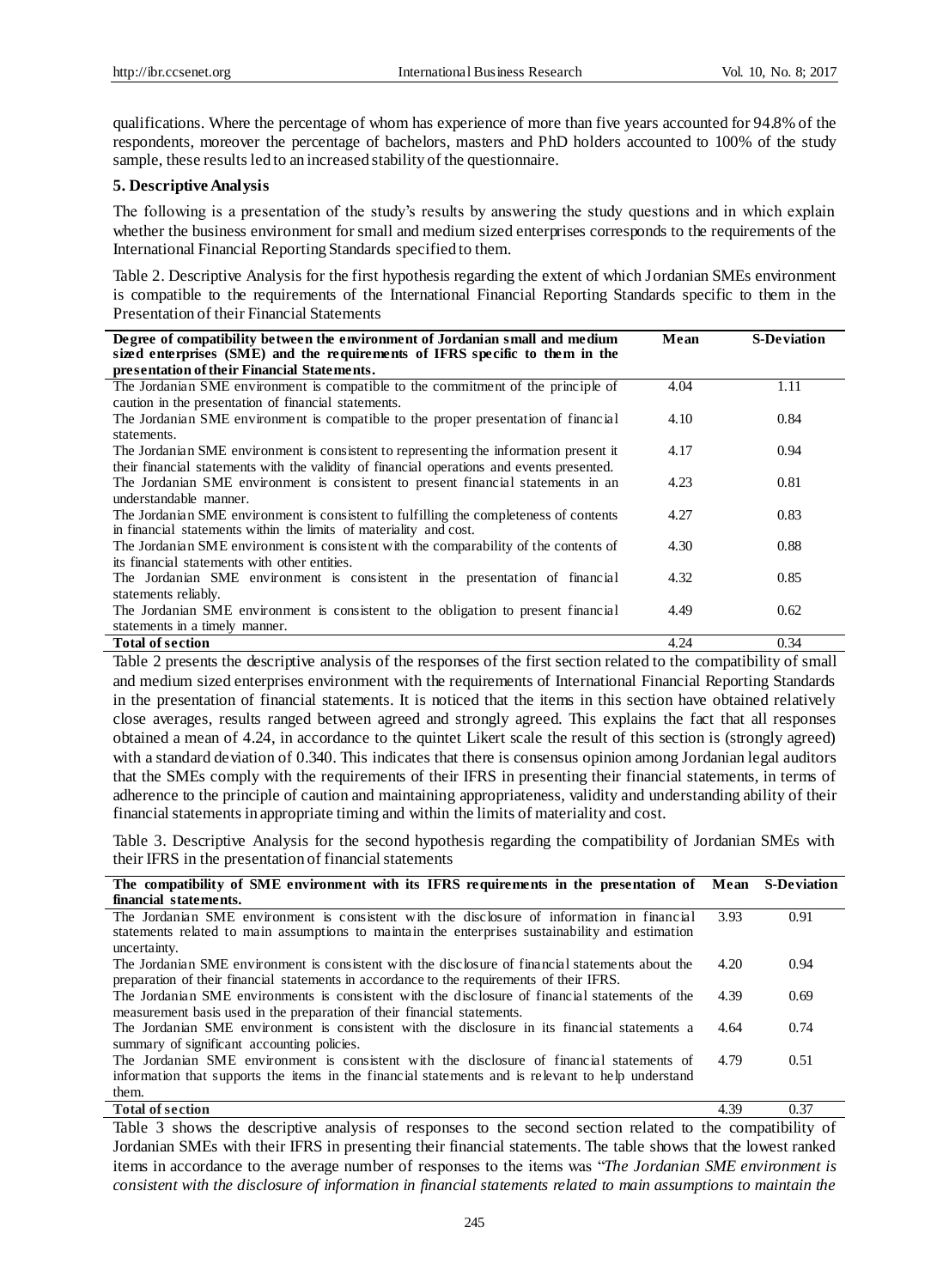*enterprises sustainability and estimation uncertainty*". Where the highest ranked item was "*The Jordanian SME*  environment is consistent with the disclosure of financial statements of information that supports the items in the *financial statements and is relevant to help understand them*". This section generally received an average of 4.39, and in accordance to the quintet Likert scale, this result is (strongly agreed). These results indicate an agreement among the Jordanian legal auditors study sample that the Jordanian SMEs environment are compatible to the requirements of their own IFRS in the presentation of financial statements, regarding accounting policies, measurement basis, main assumptions for the entity's sustainability and other important accounting policies related to accounting data.

# **6. Testing the Hypotheses of the Study**

# *a) First Hypothesis: "The Jordanian SMEs environment does not comply with the requirements of the IFRS in the presentation of financial statements".*

In order to prove or disprove the hypothesis, the researcher used the One Sample T-Test. The following is a presentation and discussion of the results for the first hypothesis test and a comparison of these results to previous study results. The researcher depended on the value of the arithmetic value to determine whether there is a correspondent or not by looking at the μ value, which refers to the coefficient of the arithmetic mean of the set of paragraphs related to the study section. There is a correspondent in the case of ( $\mu \ge 3$ ) based on the quintet Likert Scale. Furthermore, to determine whether these results are statistically significant, the researcher depended on the t and sig value. If the t calculated is greater than the t-scale this indicates an existence of statistical significance, to confirm we can consider the sig value.

Table 4. Results of the One Sample T-Test for the compatibility of the Jordanian SME environment with the requirements of the International Financial Reporting Standards specific to them in the presentation of financial statements

| H <sub>0</sub><br>Reject | Mean  | -Deviation<br>۰. | `able<br>l - Distribution | -Statistics | DF                    | <b>Sig</b> |
|--------------------------|-------|------------------|---------------------------|-------------|-----------------------|------------|
|                          | 4.240 | 0.340            | 978                       | 42.023<br>4 | $\sim$<br>$\sim$<br>⊥ | $0.000\,$  |

Table 4 presents the results of the One Sample T-Test related to the compliance of the Jordanian SMEs environment with the IFRS requirements in the presentation of financial statements. The results showed that the arithmetic mean in the first hypothesis reached (4.240) which is greater than the average default mean ( $\mu \le 3$ ).

The results of the One Sample T-Test also showed a significant statistical difference at the mean level (0.05) between the mean and average default mean  $(\mu)$ . Where the value (sig $\leq$ 5%), and the t value calculated was (42.023) which is higher than the table value of (1.978). Accordingly, we reject the first null hypothesis and accept the alternative hypothesis, i.e. the Jordanian SMEs environment corresponds to the requirements of the IFRS in the presentation of financial statements.

*b) b) Second Hypothesis; "The Jordanian SMEs environment does not comply with the requirements of the IFRS in the presentation of financial statements".*

In order to prove or disprove the hypothesis, the researcher used the One Sample T-Test. The following is a presentation and discussion of the results for the second hypothesis test and a comparison of these results to previous study results. The researcher depended on the value of the arithmetic value to determine whether there is a correspondent or not by looking at the μ value, which refers to the coefficient of the arithmetic mean of the set of paragraphs related to the study section. There is a correspondent in the case of  $(\mu \ge 3)$  based on the quintet Likert Scale. Furthermore, to determine whether these results are statistically significant, the researcher depended on the t and sig value. If the t calculated is greater than the t-scale this indicates an existence of statistical significance, to confirm we can consider the sig value.

Table 5. Results of the One Sample T-Test for the compatibility of the Jordanian SME environment with the requirements of the International Financial Reporting Standards specific to them in the presentation of financial statements

| H <sub>0</sub><br>- Kelec | Vlean | S-Deviation      | <b>CONTRACTOR</b><br>Table<br>$\sim$<br>. - Distribution | $\sim$<br>-Statistics | --                                        | Sig   |
|---------------------------|-------|------------------|----------------------------------------------------------|-----------------------|-------------------------------------------|-------|
|                           | 391   | 0.272<br>∪.J I 4 | $\alpha$<br>u<br>1.970                                   | 349<br>.              | $\sim$<br>-44<br>$\overline{\phantom{0}}$ | 0.000 |

Table 5 presents the results of the One Sample T-Test related to the compliance of the Jordanian SMEs environment with the IFRS requirements in the presentation of financial statements. The results showed that the arithmetic mean in the first hypothesis reached (4.391) which is greater than the average default mean ( $\mu \le 3$ ).

The results of the One Sample T-Test also showed a significant statistical difference at the mean level (0.05) between the mean and average default mean  $(\mu)$ . Where the value (sig <5%), and the t value calculated was (43.349) which is higher than the table value of (1.978). Accordingly, we reject the second hypothesis, i.e. the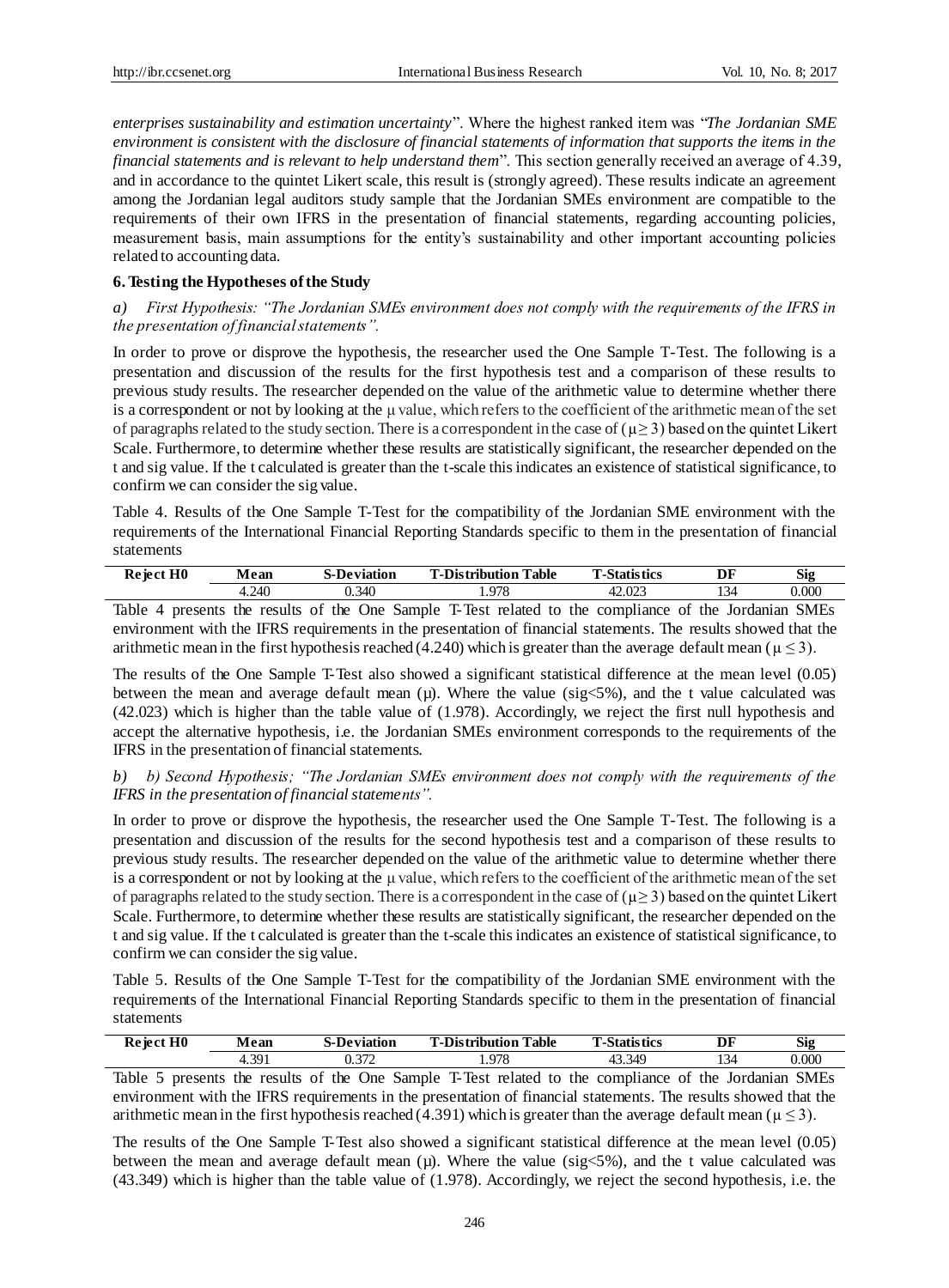Jordanian SMEs environment corresponds to the requirements of the IFRS in the presentation of financial statements.

## **7. Study Results**

Based on the statistical tests and hypotheses conducted, the results are summarised as followed; the Jordanian SME environment is consistent with the requirements of the International Financial Reporting Standards set specific for SME in the presentation of financial statements. This is because SMEs should be considered an important part of the national economy, and therefore should prepare their accounting records in an appropriate and accurate manner and in accordance to its own accounting standards to ensure its financial statements are presented correctly and hence enable them to make appropriate decisions. On the other hand, the International Financial Reporting Standards for SMEs has laid the foundation for the presentation of financial statements for these establishments at the lowest costs to serve user's needs. Therefore, increasing fairness in business outputs, financial position and the improvement of all financial information included in the financial statements.

The following recommendations were made based on the findings of the study; to increase employee motivation in Jordanian SMEs to familiarise themselves with the International Financial Reporting Standards specific to these enterprises, in order to view the positive impact on improving decisions related to SMEs and the reflection of this impact on the general national economy. In addition, professional entities should pay attention to the International Financial Reporting Standards specific for SMEs in order to increase the capability to agree with the demands of these enterprises and to increase their applicability. Moreover, to have laws appointed by the relevant authorities that oblige SMEs to apply IFRS for SMEs, having supervisory bodies keeping up with the work and the efficiency of these facilities. Finally, to conduct future studies based on the impact of the application of International Financial Reporting Standards for SMEs on their performance.

## **References**

- Alam, M. (2006). A comparative study of financing small and cottage industries by interest free banks in Turkey, Cyprus, Sudan and Bangladesh. *Humanomics, 24*(2), 145-161. https://doi.org/10.1108/08288660810876859
- Alattar, J., Kouly, R., & Innes, J. (2009). Management accounting information in micro enterprise in Gaza. *Journal of Accounting and Organizational Change, 5*(1), 81-107. https://doi.org/10.1108/18325910910932223
- Albu, C. N., & Albu, N, (2010) .The context of the possible ifrs for smes Implementation in Romania. *Accounting and Management Information Systems, 9*(1), 45-71.
- Baas, T., & Schorten, M. (2005). *Relationship Banking &SME's: A Theoretical, Analysis,* Potsdam University, DIW Berlin, (Online), avalible: [http://www.diw.de/documents/dokumentenarchiv/17/43500/baas-schrooten\\_EEA\\_2005.pdf](http://www.diw.de/documents/dokumentenarchiv/17/43500/baas-schrooten_EEA_2005.pdf)
- Bentler, B. (1999). Comparative Fit Indices in Structural Models. *Psychological Bulletin, 107*(2), 238-246. https://doi.org/10.1037/0033-2909.107.2.238
- Boymal, D. (2007). Meeting, "AASB's Draft Comments to the IASB", Draft for Consideration by the AASB (Australian Accounting Standards Board) at its 3-4 October 2007 Meeting Agenda Paper 1.2.
- Deaconu, A., Nistor, N., & Popa, I. (2009). Analysis of the Stakeholders' needs and their Inference upon financial reports of smes, Babeş-Bolyai University, Cluj-Napoca, Romania. *Journal of International Business and Economic.*
- Greenbank, P. (2000). Training micro business owner-managers: a challenge to current approach. *Journal of European Industrial Training, 24*(7), 403-411. https://doi.org/10.1108/03090590010377781
- Hayduk, L. (1987). Structural equation modeling with LISREL. Johns Hopkings University Press.
- IASB. (2006). Draft International Financial Reporting Standard for Small and Medium Sized Entities, available: http:/[/www.iasb.org.uk](http://www.iasb.org.uk/)
- IASB. (2007). International Financial Reporting Standard for Small and Medium-sized Entities (IFRS for SMEs), Exposure Draft, International Accounting Standard Board, IASC Foundation Publications Department, [www.iasb.org,](http://www.iasb.org/) London, United Kingdom, February.
- International Federation of Accountants (IFA). (2007). *Exposure Draft of International Financial Reporting Standard For Small & Medium-Sized Entities"*, (On line), available: http:/[/www.ifac.org](http://www.ifac.org/)
- Jeffries, A. (2007) Accounting Standards Board's consultation on proposed IFRS for SMEs. The Building